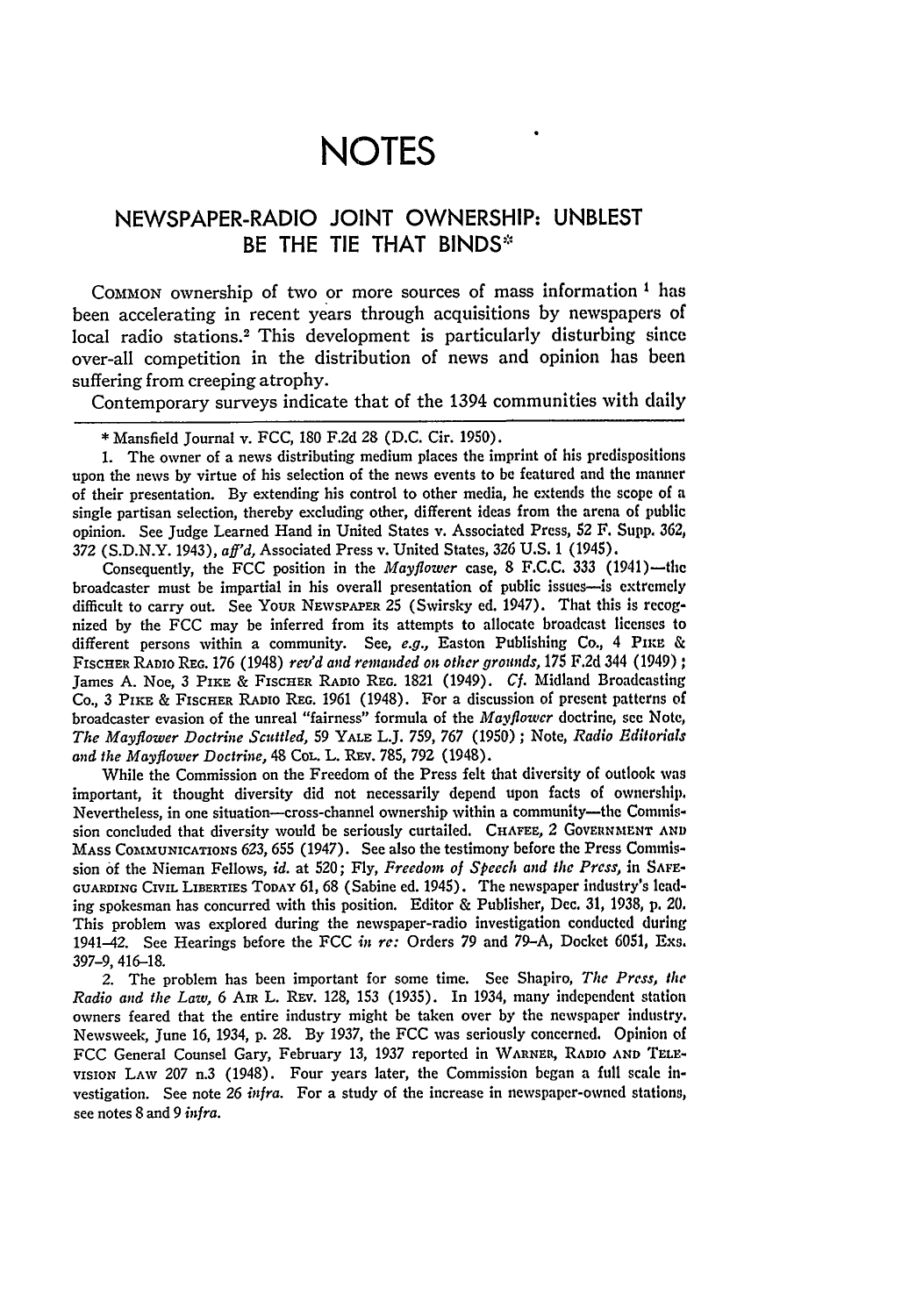newspapers,<sup>3</sup> only 117 have two or more competing.<sup>4</sup> And except for the nation's twenty-four largest cities, there has been a tendency to eliminate competition completely.5 A compensating trend in radio has failed to develop-out of 1300 cities with radio stations, only 30 per cent have competing outlets.6 Viewing both media together, more than seventy per cent of the

**3.** The census defines a community as an incorporated place with a population of 2500 or more. Each community, whether or not it comprises part of a metropolitan area, is treated as an entity. There were 3,459 communities in the United States in 1940. *XVItIh Cenms of the United States-1940,* 1 POPULATION **25** (1942). Since then, **67** new communities have come into existence. Communication to the YALE LAW JOURNAL from T. **J.** Slowie, Secretary, FCC, dated December **7,** 1949, in Yale Law Library.

These communities have **1770** newspapers. Nixon, *The Problem of Ncwstapcr Monopoly* in **MASS COMMUNicATioNs** 158 (Schramm **ed.** 1949). Today, there are **830** less newspapers in the United States than in the peak year of **1909** when **2600** were published. Although the number of cities with newspapers has increased since that **time,** the ratio **be**tween newspapers and communities has steadily decreased. It was **3.4** in **1910; 2.6** in **1920;** and 1.7 in 1930. LEE, THE DAILY NEWSPAPER IN AMERICA 65-6 (1937).

4. Another 174 cities have two or more newspapers, either jointly owned or managed in such a way as to potentially eliminate competition. **Of** these, **161** are single owner cities. In the other **13,** the two existing dailies have entered into partial combinations which place their business offices on a non-competitive basis. Nixon, *Concentration and Absenteeism in Newspaper Ownership,* 22 JouRNmISm QUARTLy **97, 101** (1945).

There are only 1300 newspaper owners. And **91.6** per cent of the 1394 daily newspaper cities had a single publisher. Nonetheless, **58.8** per cent of the total circulation is competitive, for most of the daily circulation is in the larger communities where competition still exists and probably will continue to thrive. Nixon, *The Problem of Newspapcr Monopoly* in **MAss** COMMUNICATIONS **158** (Schramm ed. 1949).

**5.** This trend works to eliminate all but one newspaper in *towns* of less than **50,000** population, to combine two papers under one publisher in cities of 50,000 to **400,000** and to maintain competition only in cities of more than 400,000 population. *Ibid.* The distribution of daily newspaper competition by cities as of Janaury **1,** 1948 was:

|                    | <b>Total Cities</b> | <i>Combetitive</i> | Percentage  |
|--------------------|---------------------|--------------------|-------------|
| Size of City       | <b>With Dailies</b> | <b>Cilies</b>      | Competitive |
| Less than $10,000$ | 547                 | 14                 | 2.6         |
| 10,000-50,000      | 656                 | 37                 | 5.6         |
| 50.000-100.000     | 94                  | 15                 | 16.0        |
| 100.000-200.000    | 51                  | 20                 | 39.2        |
| 200,000-300,000    | 17                  | o                  | 35.2        |
| 300,000-400,000    | 12                  | 8                  | 66.7        |
| 400,000 or over    | 17                  | 17                 | 100.0       |

Communication to the YALE LAW JOURNAL from Prof. R. B. Nixon, Professor of Journalism, Emory University, dated December 4, 1949, in Yale Law Library.

6. In 1949, 378 of the 1,311 communities possessing broadcasting facilities had competing stations. Communication to the YALE LAWv **JOURNAL** from T. **J.** Slowie, Secretary, FCC, dated December **7,** 1949 in Yale Law Library. These communities had Z179 standard (AM) stations and 865 frequency modulation **(FM)** stations. The overwhelming majority of commercial FM stations were authorized to **All** licensees and were jointly operated, so that programs broadcast over the **AM** stations were transmitted simultaneously by the FM station. **15 FCC** AxN. REP. 40, **53** (1950).

In 1948, **356** communities had competing stations. Of these, **156** had two stations, **87** had three and 133 had four or more. *In the Matter of Editorialidng By Broadcast Licensees,* **OFFICIAL REPORT OF THE PROCEEDINGS BEFORE THE FEDERAL COMMUNICATIONS COMMISSION** Docket No. **8516,** Exhibit **26** (1948).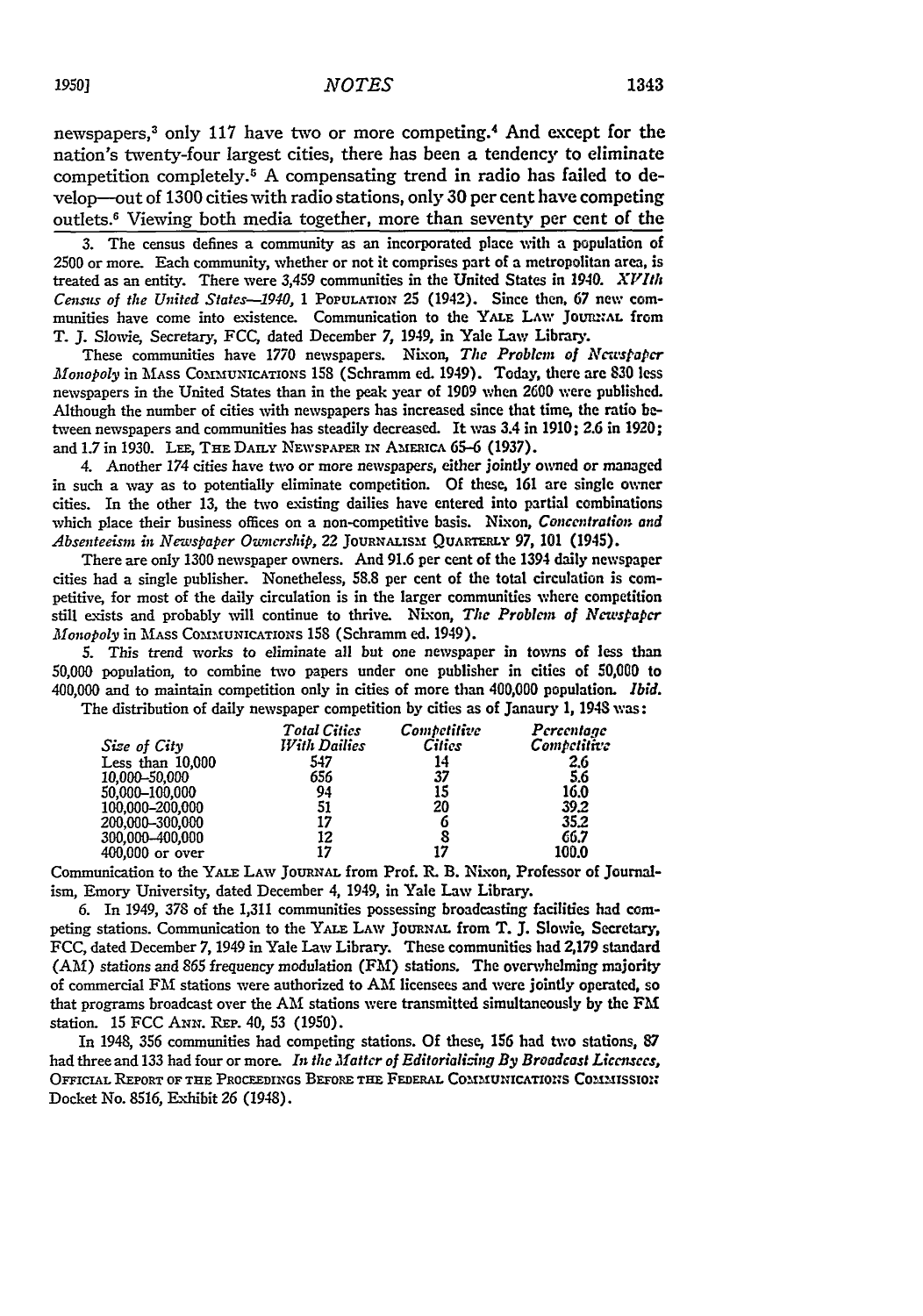communities with dailies also have at least one radio station.' But 407 of the radio stations are affiliated with local newspapers,<sup>8</sup> and there are **170** "one-to-one" cities where the only radio station is affiliated with the only newspaper.9 With such a limited number of mass media, these markets bear scant resemblance to the ideal of "the widest possible dissemination of information from diverse and antagonistic sources" within a community.<sup>10</sup>

Application of the antitrust laws **by** the Department of Justice is one possible remedy for the restrictions imposed **by** cross-channel ownership. <sup>1</sup> Antitrust law would compel divestiture if absorption of a radio station was

**7.** At least one newspaper and one radio station exist in 989 communities. Data compiled from BROADCASTING MAGAZINE YEARBOOK 69-325 (1950) and AYER & SON'S DIREC-TORY **or** NEWSPAPERS **AND PERIODICALS** 1165-88 (1950).

8. The figures for previous years are as follows:

|      | A ffiliated     | Total           | Per cent   |
|------|-----------------|-----------------|------------|
| Year | <b>Stations</b> | <b>Stations</b> | Affiliated |
| 1931 | 55              | 612             | 9.0        |
| 1935 | 104             | 605             | 17.2       |
| 1939 | 184             | 764             | 24.1       |
| 1941 | 211             | 801             | 26.4       |

Based on statistics presented in Hearings before the FCC *in re:* Orders 79 and 79-A, Docket No. 6051, Exs. 1, 3.

9. This represents a substantial increase over the number of local communications monopolies existing in 1941. At that time, 351 of the 801 stations were located in "one-toone" comunities. In 111 of these, the only radio station was owned by the local newspaper, and in three cities the only two radio stations were owned by the only local newspaper. Hearings before the FCC in re: Orders 79 and 79-A, Docket No. 6051, Ex. 8, Table Ia. Today, 623 of the 1,311 cities have only one radio station and one newspaper; in 170 of these cities, they are jointly owned. In 75 other communities, the single newspaper owns one **of** the two radio stations. Statistics on the contemporary situation are compiled from BROAD-CASTING MAGAZINE **YEARBOOK** 521-26 (1950) and AYER & SON'S DIRECTORY or NEWs- PAPERS **AND** PERIODICALS 1165-88 (1950).

10. Associated Press v. United States, 326 U.S. 1, 20 (1945).

It has been said that the paucity of local media is overcome by the number of available outside media: stations located in nearby towns; regional and clear-channel stations; and newspapers. But these media do not fulfil the same function as local media. Since each community has peculiar local problems which are of little concern to outside media, there must be diversification on the local level just as there must be diversity on the regional and national level. See dissent in Stephen R. Rintoul, 3 **PixE** & FiSCHER RADIO **REG,** *96,* 99 (1945) (Commission approved transfer of only local radio station to only local daily where the community was serviced **by** a number of media originating in an out-of-state metropolitan area). See also Editor & Publisher, Dec. 31, 1938, **p.** 20. *Cf.* Plains Radio Broadcasting Co. v. FCC, 175 F.2d 359 (D.C. Cir. 1949). The Commission has taken this factor into account. See Communications Act of 1934 § 307(b), 48 **STAT.** 1083 (1934), as amended, 50 **STAT.** 189 (1937), 47 U.S.C. §307(b) (1946) (hereinafter cited as the Communications Act), which was controlling in Samuel R. Sague, 3 PIKE & FISCHER RADIO REG. 694 (1947). *Accord,* Huntington Broadcasting Co., **5 PiKE** & FisciiE **RADIO** REa. 721 (1950).

11. The Communications Act specifically provides that the granting of a license shall not estop the United States from proceeding against the licensee for violation of the antitrust laws. Communications Act § 311.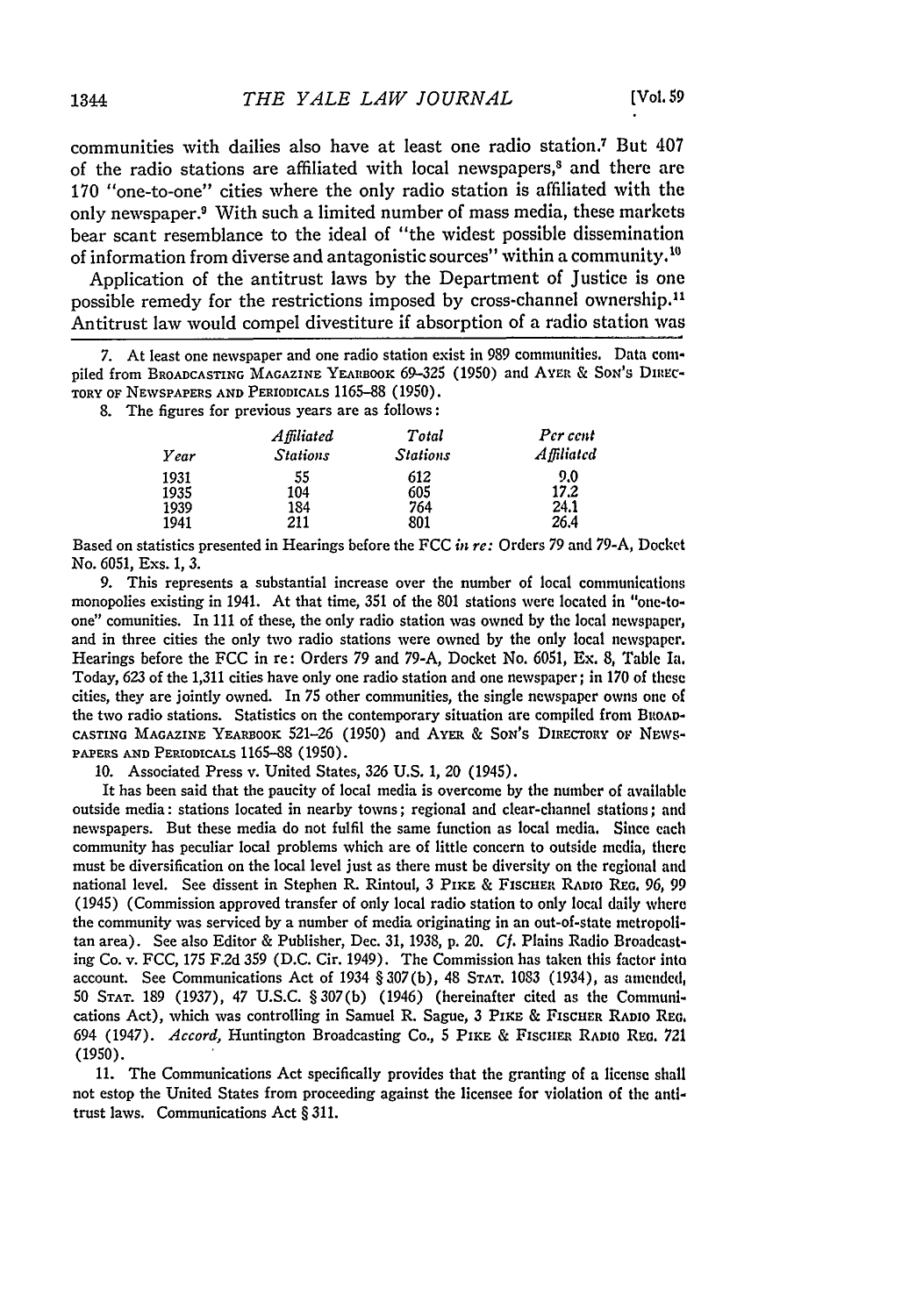the result of coercive tactics on the part of a newspaper, or if joint ownership was used to exclude disfavored advertisers or to sell them time and space only at unduly high rates.<sup>12</sup> Generally speaking, divestiture is also in order where joint ownership carries with it the power to exclude actual or potential competitors, or where its dominance is such as to deprive consumers of any real alternatives.<sup>13</sup> But it is at least doubtful that mere common ownership of a radio station and newspaper in a single town would violate the antitrust laws.<sup>14</sup> It is even more doubtful that common ownership of two out of three or four media would constitute a violation, even though the public interest in diversity of news sources is to a considerable extent compromised.

Practical considerations also weigh heavily against undue reliance on this means of enforcement. The funds available to the Antitrust Division are likely to remain meagre in relation to the job assigned to it.<sup>15</sup> Except where

12. United States **v.** Crescent Amusement **Co, 323 U.S. 173, 189 (1944) ; Schine Chain** Theatres v. United States, 334 **U.S.** 110, 128 (1948).

**13.** See United States v. Paramount Pictures, 334 **U.S. 131** (1948) (monopoly power, whether lawfully acquired or not, may violate Section 2 of the Sherman Act) **;** United States v. Griffith, 334 U.S. **100** (1948) (monopoly even though no showing of intent to establish a monopoly where the monopoly results as a consequence of buying power) ; Rostow, *Monopoly under the Sherman Act: Power or Purpose?,* 43 ILi. L. Ray. 745 (1949).

Hence, the data prepared **by** the Office of Radio Research to indicate that there was very little difference between associated and non-associated stations in the number of news programs, their distribution through the day or in general program structure may be irrelevant Hearings before the **FCC** *in re:* Orders **79** and **79-A,** Docket *No.* **6051, Exs. 385-7.** But see note 14 *infra.*

14. The Supreme Court has defined the area of the market wherein control is alleged as the zone of immediate competition for the product. See Mandeville Island Farms v. American Crystal Sugar Co., 334 U.S. **219** (1948) (market for sugar beets in a small area in northern California); United States v. Columbia Steel Co., 334 U.S. 495 (1948) (market for rolled steel in an eleven-state area) **;** United States v. Yellow Cab Co., **332** U.S. **218** (1947) (taxi-cab market in Chicago).

It might be argued that.in the communication field the product is local news and the market is the community. But compare the followving statement: "Anyone who owns and operates the single theater in a town, or acquires the exclusive right to exhibit a film, has a monopoly in the popular sense. But he usually does not violate  $\S 2$  of the Sherman Act unless he has acquired or maintained his strategic position, or sought to expand his monopoly, or expanded it by means of those restraints of trade which are cognizable under § *1."* United States v. Griffith, 334 U.S. 100, 106 (1948).

15. The Antitrust Division of the Department of Justice has never been equal to the task of policing the entire economy. Before 1939, its staff never included more than **60** lawyers; today, it has no more than 200. And not until 1940 did. it ever receive an appropriation of \$1,000,000. Limitations of personnel alone have made it impossible to continue beyond the investigation stage every inquiry disclosing practices which are questionable under the federal antitrust laws. **A** careful process of selection forces the Division to consider the advantage that will be secured if the action is successful and the effect of such action on future antitrust law enforcement. See WALTON HAMILTON, PATTERNS OF COM-**PErrrIoN 59** (1940); Berge, *Some Problems in the Enforcement of Antitrust Law,* **38** Mic. L. **REv.** 462, 475 (1940) ; Fowler Hamilton, *The Selection of Cases for Major Investigation, 7 LAW & CONTEMPORARY PROBLEMS 95, 96 (1940).*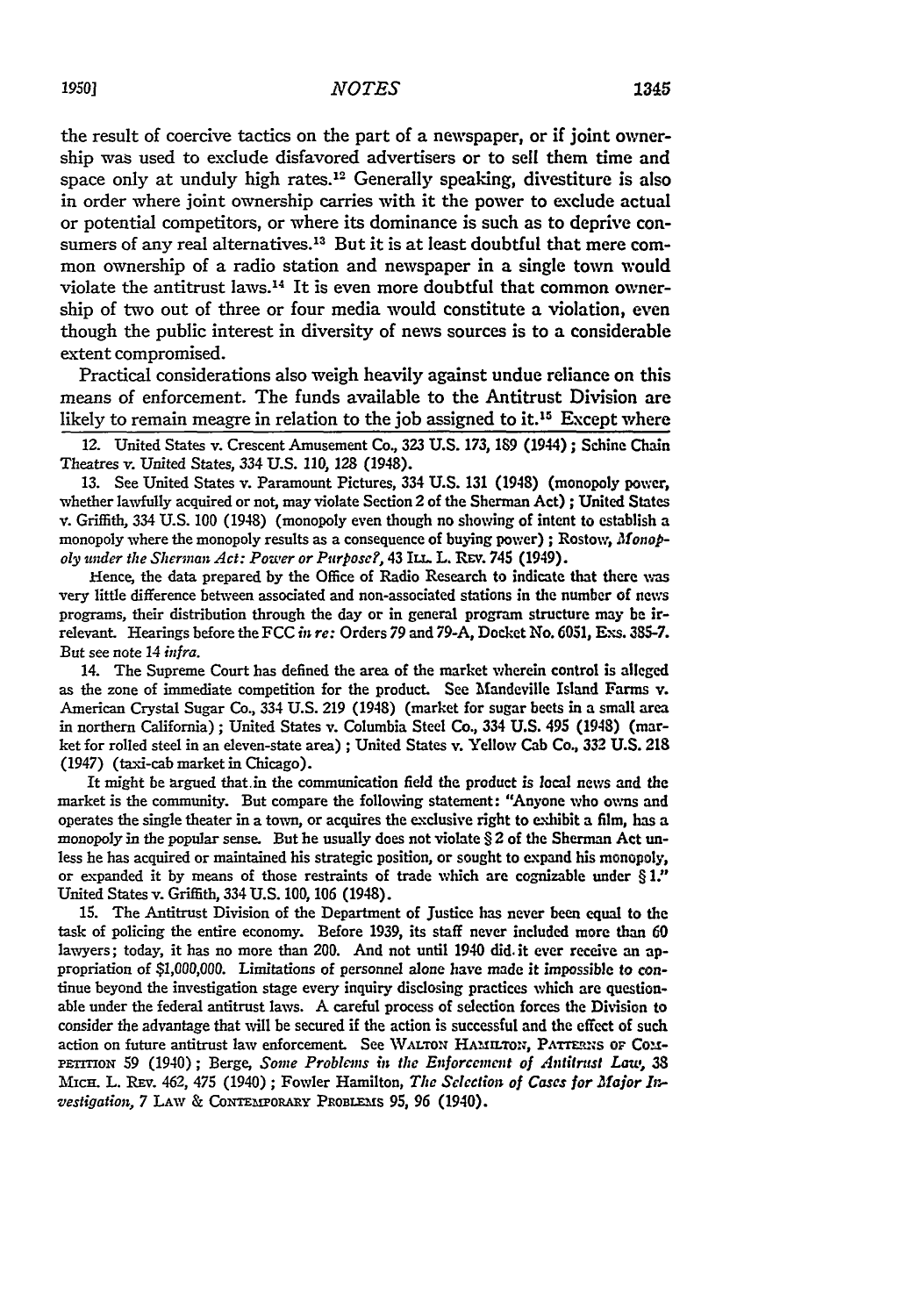national monopoly is involved, the Division necessarily tends to tackle only selected offenders rather than an entire industry.16 It would be virtually impossible to effect a uniform policy on cross-channel ownership by such procedures. Moreover, it seems undesirable to divert the energies of the Antitrust Division from the vast unregulated areas of the economy into a field already subject to supervision by another federal administrative agency.

Administration action by the Federal Communications Commission, therefore, is a more promising answer to the problems presented by newspaper-radio mergers. The FCC is empowered to grant, renew or revoke broadcasting licenses. 17 In exercising that power, it is confined by a statutory guide no less broad than the "public interest." **18** And ever since the

17. Communications Act §§ 307, 309(a), 312(a). The FCC can exercise broad discretion in determining whether grant of a license will be in the public interest. See, *e.g.,* FCC v. WOKO, **329** U.S. *223* (1946). The Commission can engage in widespread investigations to secure the necessary information for a proper discharge of its functions. Stahlman v. FCC, 126 F.2d 124, 127 (D.C. Cir. 1942) **;** FCC, PUBLIC SERVICE RESPONSIBILITY OF BROADCAST LICENSEES 54 (1946). Renewal applications are to be governed by the same considerations as applications for new licenses. Communications Act § **307** (d). The grant of a license to a broadcaster gives him no property right in the allocated channel. See Trinity Methodist Church v. FRC, *62* F.2d 850, **853** (D.C. Cir. **1932)** ; Yankee Network v. FCC, **107** F.2d 212, 215 (D.C. Cir. 1939). While this power cannot be exercised without reason, the Commission can refuse to extend the franchise when the operation of the station is not in the public interest. Evangelical Lutheran Synod of Missouri v. **FCC, 105** F.2d 793, **795** (1939).

Renewal proceedings furnish the **FCC** with an opportunity to submit the licensee's operation of the station to a comprehensive evaluation. In the case of AM stations, this opportunity occurs once every three years. 47 Code Fed. Regs. § 3.34 (1949). FM licenses are granted for a lesser period. *Id.*, § 3.218. While the Commission can terminate the franchise at any time during its life, it has been chary in the use of this power, having utilized it only twice in **23** years. Station WSAL, 8 FCC 34 (1940) ; Station KPAB, 5 Pin. **&** FiscHER RADIO REG. 1297 (1950). See Note, **15** GEo. WASH. L. REV. 425, 429 (1940). The major difference between denial and revocation proceedings lies in the placing of the burden of proof that station operation will be in the public interest. In the latter, unlike refusals to renew, the Commission must show that operation is not in the public interest. **See** WARNER, RADIO AND TELEVISION LAW  $\S 12(g)$ , (1948).

**18.** Communications Act §§ **151,** 301. See Yankee Network v. FCC, **107** F.2d 212, *222* (D.C. Cir. 1939). See also **SEN.** REP. No. **772,** 69th Cong., **1st** Sess. (1926) (statement of the objectives of the Radio Act of 1927, precursor of the present act). Congress imposed upon the Commission the duty of protecting the public interest in the use of the common property—the broadcast channels. Communications Act § 301.

Abandonment of the principle of restraining government action in matters involving the press resulted from the singular nature of the broadcasting medium. Only in radio is the number of available channels subject to physical limitation. Even today, despite the three-

**<sup>16.</sup>** See, for example, the Antitrust Division's pattern of attack on the movie industry. It moved against all major producers and distributors, United States v. Paramount Pictures, 334 U.S. 131 (1948), but only against selected chain exhibitors. No attempt has been made to deal with the problem of local monopolies. But see the civil antitrust suit instituted against the Lorain Journal Co. in the United States Court for the Northern District of Ohio. United States v. Lorain Journal Co., Civil Action No. 26823 (filed September 22, 1949) (attempt to monopolize the sale of mass advertising in the Lorain-Elyria area).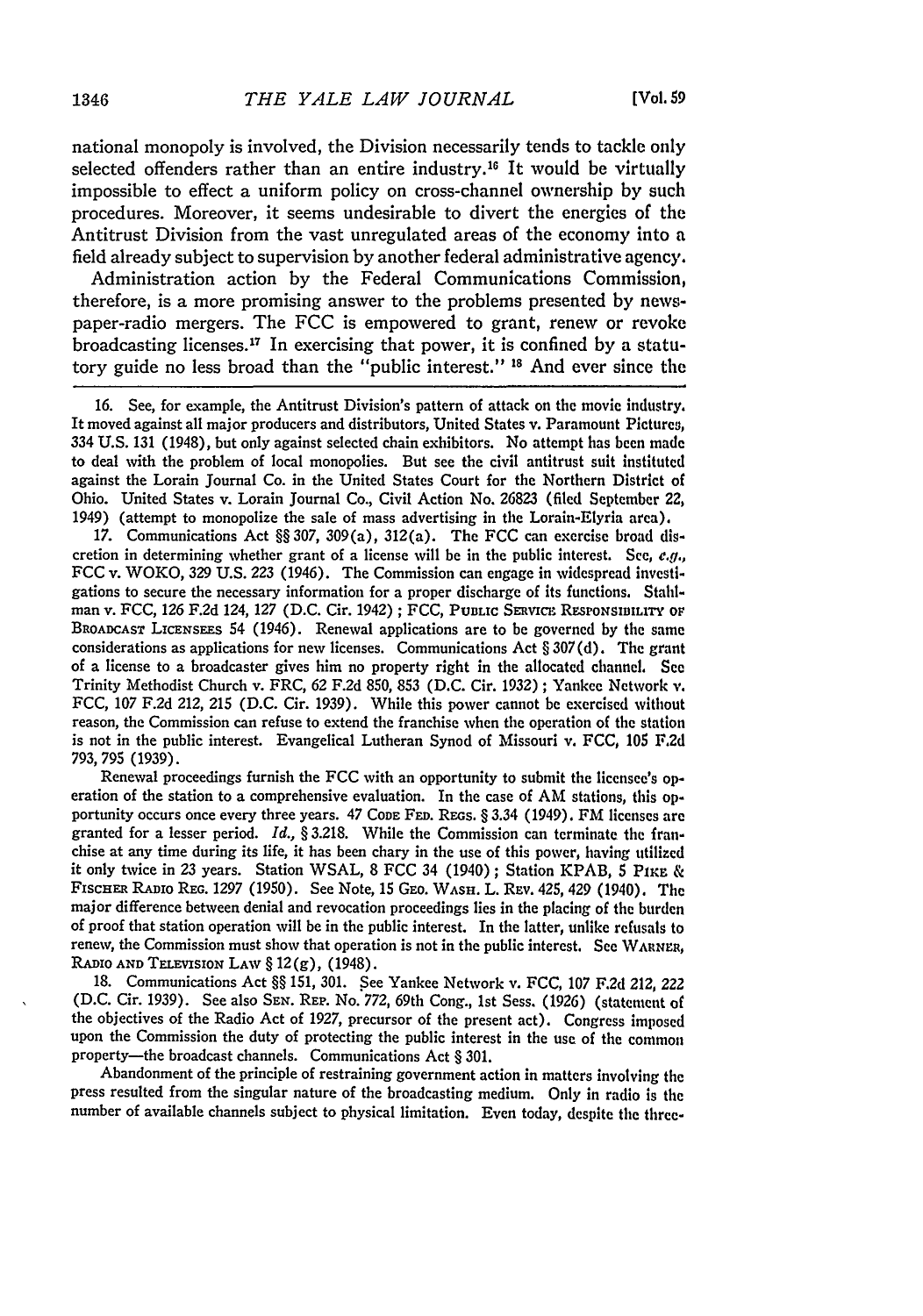*National Broadcasting Company* case,<sup>19</sup> the term "public interest" has included the policies of the antitrust laws.<sup>20</sup>

In a recent case, *Mansfield Journal v. FCC*,<sup>21</sup> the Commission has for the first time denied a broadcasting license to a newspaper on antitrust grounds. Upon investigation and hearing, the Commission found that the Journal, Mansfield's only newspaper, had sought to suppress competition in the dissemination of news and to achieve an advertising monopoly **by** attempting to drive out the only other local mass medium-radio station WMAN. Because these past practices presaged future abuse, the Journal's application was denied.<sup>22</sup> On appeal, the Court of Appeals for the District of Columbia approved both the ruling and the grounds on which the ruling **was**  $~\mathrm{made.}^{11}$ 

But more important, the court indicated that the Commission in the exercise of its licensing power could look to a much broader range of considerations than the unseemly behavior apparently indulged in by the applicant in the *Mansfield* case. The decision not only implied that a license

fold increase in commercial broadcasting stations since 1945, the number of qualified applicants exceeds the number of available franchises. **15 FCC** ANN. REP. 36 **(1950).**

19. National Broadcasting **Co.** v. United States, 319 U.S. 190 (1943).

20. "A licensee charged with practices in contravention of this standard cannot continue to hold his license merely because his conduct is also in violation of the antitrust laws and he has not yet been proceeded against and convicted. **By** clarifying in Section 311 the scope of the Commission's authority in dealing with persons convicted of violating the antitrust laws, Congress can hardly be deemed to have limited the concept of 'public interest' so as to exclude all considerations relating to monopoly and unreasonable restraints upon commerce. Nothing in the provisions or history of the Act lends support to the inference that the Commission was denied the power to refuse a license to a station not operating in the public interest merely because its misconduct happened to be an unconvicted violation of the antitrust laws." National Broadcasting Co. v. United States, 319 U.S. 190, **223** (1943).

Earlier, the Commission, relying upon Section 313, had said: "The prohibitions of the Sherman Act apply to broadcasting. This Commission, although not charged with the duty of enforcing that law should administer its regulatory powers with respect to broadcasting in the light of the purposes which the Sherman Act was designed to achieve." FCC, **REPoRT oN CHAIN** BROADCASTING 46 (1941). The **FCC** has also taken official notice of the policies of the Sherman Act when regulating the telephone and telegraph industries under the grant of power contained in Section **151** of the Act. See, e.g., Western Union Division v. United States, **87** F. Supp. 324, 334 (D.C. Cir. 1949), *aff'd per curiam,* 338 U.S. 864 (1950). See also McLean Trucking Co. v. United States, **321** U.S. **67** (1944) **;** New York Central Securities Corp. v. United States, **287** U.S. 12 (1932).

21. Mansfield Journal Co., 3 PIKE & FISCHER RADIO REG. 2014 (1948), *sub nom.*, Mansfield Journal v. FCC, 180 **F.2d 28** (D.C. Cir. 1950).

22. The components of the Commission's decision are inextricably entangled. The Commission referred to its determination that diversification of the control of mass media was desirable; applicant's past record; and the possibility that applicant would extend his present course of action into the future if the application were granted. Whether the decision that the grant would not be in the public interest rests on the past practices or **ap**plicant's probable future operation of the station is not clearly stated. Most probably, it rests on both.

**23.** Mansfield Journal v. FCC, **180** F.2d **28** (D.C. Cir. 1950).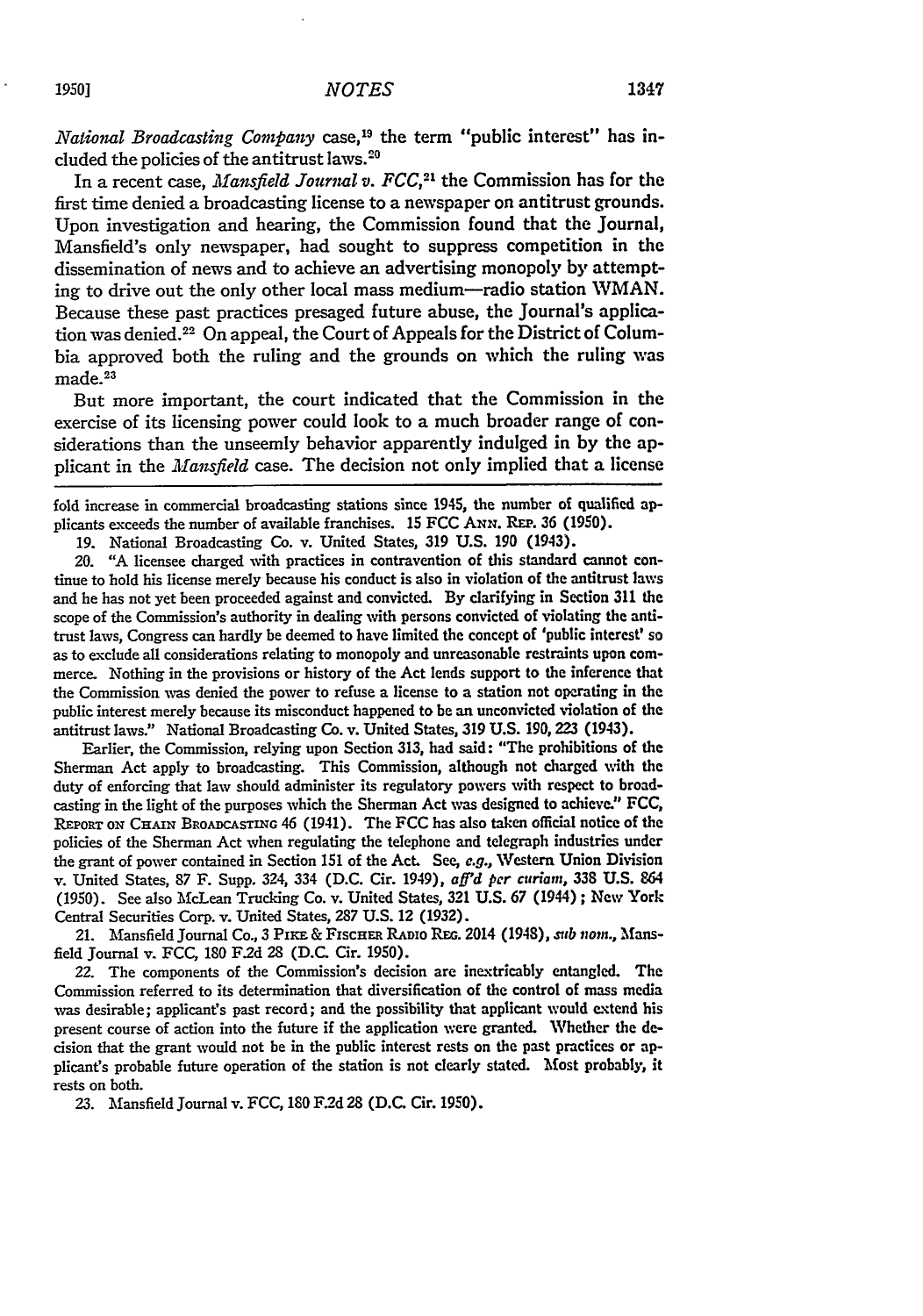could be denied if the grant would help achieve a monopoly; **24** it also sustained the Commission's power to consider monopolistic practices of the applicant whether or not they would constitute violations of the antitrust laws. 25 It seems probable, therefore, that where appropriate the Commission can deny or revoke a license on a showing, without more, that common ownership will operate or has operated to reduce the diversity of news sources which "public interest" requires.

So far, the power has not become a practice,<sup>26</sup> though in recent competitive hearings the FCC has favored non-newspaper applicants.<sup>27</sup> Rather, analysis of cases since the *Stamford* decision **2s** of 1945 indicates that the Commission's primary considerations in licensing are the degree of identification of the applicant with the community to be served; the probability that those in control will devote their full efforts to the station; the extent of previous experience in radio, particularly within the community involved; and the scope of the proposed service.<sup>29</sup> Apparently the issue of joint ownership is controlling only when scrutiny of these factors has failed to produce a decision.<sup>30</sup>

Since its power to incorporate the spirit as well as the letter of antitrust law into its regulation is now firmly established, the Commission should turn the *Mansfield* approach into a continuing policy. Wise administration might call initially for a rule which would in substance forbid newspaper ownership of radio stations where the effect would be to create a monopoly or substantially to lessen competition in the mass dissemination of news.<sup>31</sup>

24. *Id.* at **33,** 34. The court cites with approval that section of the Chain Broadcasting Report which asserts the power of the Commission "to refuse licenses or renewals to any person who engages or *proposes to engage* in practices which will prevent either himself or other licensees from making the fullest use of radio facilities." (emphasis added). FCC, **REPORT ON** CHAIN BROADCASTING 83 (1941).

**25.** 180 F.2d. 28, 34 (D.C. Cir. 1950).

*26.* The Commission has granted newspaper applicants both standard and FM licenses in non-competitive hearings. See WARNER, RADIO **AND TELvUsION** LAW § 22 (g). It has also granted franchises to newspapers in competitive hearings. Hamden-Hampshire Co., 4 PIKE & FISCHER RADIO REG. 504 (1949); Town Talk Broadcasting Co., 3 PIKE & FISCHER RADIO REG. 769 (1947) ; Orlando Daily Newspapers, 3 PIKE & FISCHER RADIO REG. 624 (1946). *Cf.* Midland Broadcasting Co., 3 **PIKE** & FIScHER RADIO REG. 1961 (1948).

There have been no attempts at dissolution for this cause since the investigation of newspaper ownership began in 1941. For the inconclusive statement of policy issued after the conclusion of the hearings, see 9 FED. REG. 702 (1944). See also BRUCKER, FREEDOM **OF INFORMATION** 83:(1949).

27. See, *e.g.*, Fairfield Broadcasting Co., PIKE & FISCHER RADIO REG. 190 (1949); Southern Tier Radio Service, 3 PixE & FISCHER **RADIO** REG. 211 (1946).

28. Stephen R. Rintoul, 3 PIKE & FISCHER RADIO REG. 96 (1945).

- 29. See cases cited in notes 26 and 28 *supra.*
- 30. See WARNER, RADIO AND TELEVISION LAW § 22(g) n.13 (1948).

31. The Commission's powers are to be utilized to further "the public interest." Communications Act,  $\S 303$  (g). The courts have upheld the grant of broad discretion to the FCC to determine the most effective means of promoting this standard. See Ward v. FCC, 108 F.2d 486, 491 (D.C. Cir. 1939). The value of enacting rules to articulate the standards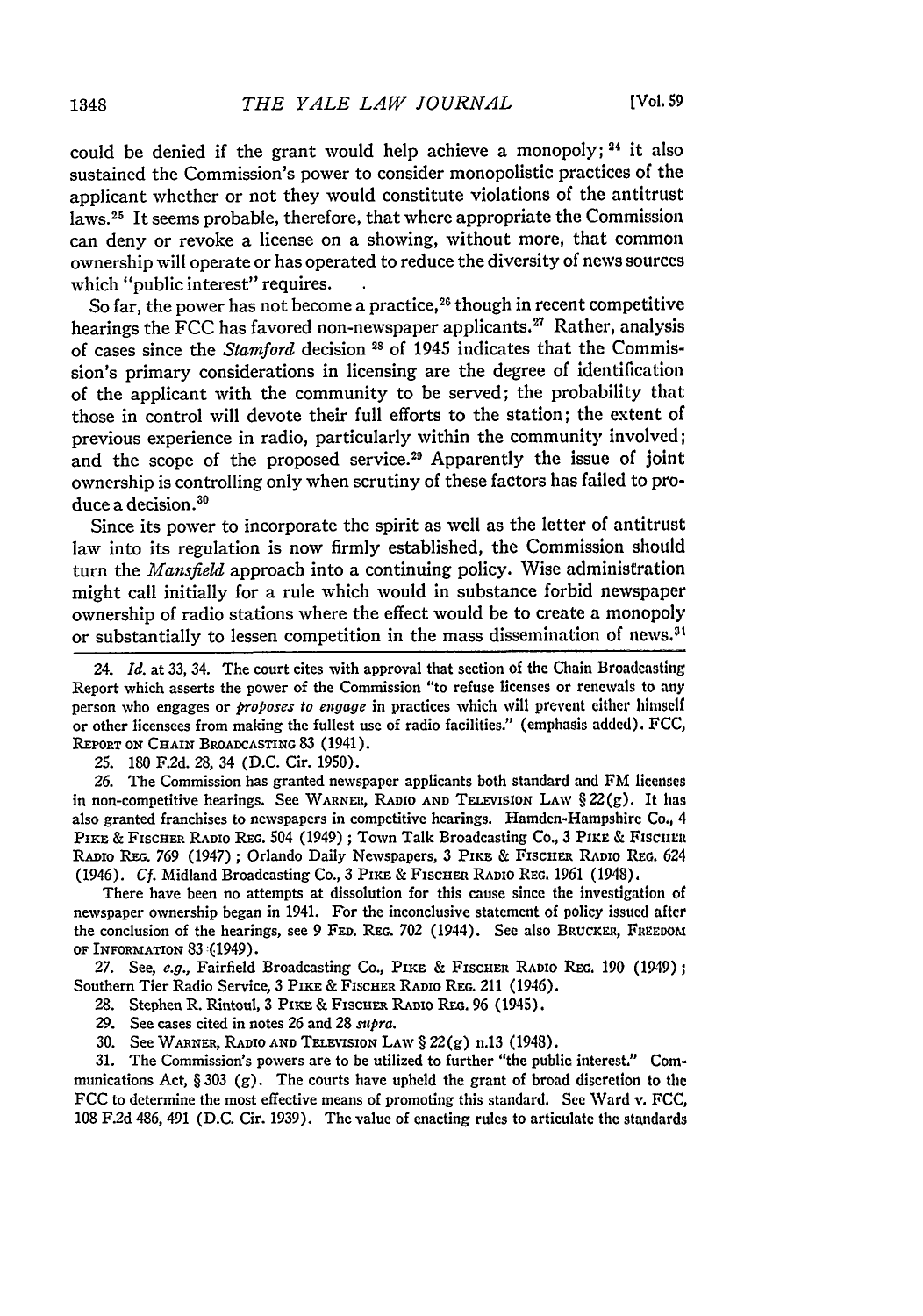The rule would serve principally as a mere statement of policy, $32$  since the FCC must grant a hearing before denying a license.<sup>33</sup> But past experience proves that an indication of policy often has a prophylactic effect.<sup>34</sup>

With or without a rule, however, effective enforcement of the policy will depend on regular scrutiny of the non-competitive aspects of cross-channel ownership in all licensing hearings. Depending on the status of the news-

for measurement of license applicant qualifications has been recognized. Heitmeyer **v. FCC <sup>95</sup>**F2d **91,** 98 **(D.C.** Cir. **1937).** *Administrative Procedure in Giernent Agencies, Szri.* Doc. **8,** 77th Cong., 1st Sess. **27** (1941). The rule-making power has broad limits because the intent of Congress was to grant the Commission "expansive powers." National Broadcasting Co. v. United States, **319 U.S. 190, 219** (1943).

**32.** Compare the Chain Broadcasting Regulations upheld in the *NBC* case. National Broadcasting Co. v. United States, **319 U.S. 190** (1943). Justice Frankfurter, who had dissented in the *CBS* case, Columbia Broadcasting Co. **v.** United States, **316 U.S.** 407, 4-29 (1942), from the majority holding that the Regulations, 47 Cope FED. REGS. § 3.101-3.103 (1949), automatically denied a license to any station acting in derogation of their command, restated his original view. "[The regulations] are merely an announcement to **the** public of what the Commission intends to do in passing upon future applicants for li**cense....** No announcement of general licensing policy can relieve the Commission of its statutory obligation to examine each application for a license." *Id.* at 431.

If the order is no more than a general statement of policy, it may not be subject to prior judicial review. Urgent Deficiencies Act, **38 STAT. 219, 220** as incorporated and extended **by** Communications Act § 402(b). Where the order sought to be reviewed does not of itself adversely affect complainant, but will only affect him if the agency uses it as a basis for action against him, resort to the courts is either premature or wholly beyond their province. Rochester Telephone Co. v. United States, **307 U.S.** 125, **130 (1939).** But see Columbia Broadcasting Co. v. United States, *316* **U.S.** *407, 416* (1942).

These requirements will make it virtually impossible to secure review before the Commission acts on an application for renewal since the **FCC** has refused to issue declaratory judgments under the power granted it **by** § **5(d)** of the Administrative Procedure Act, 60 **STAT. 239, 5 U.S.C.** § 1004(d) (1946). See Cross-out Advertising Co., **5** Pxxr **&** Fiscnu RADIO **REG.** 464 (1949).

The promulgation of rules would not only serve as an indication of the Commission's stand on the matter, but would also allow the industry a chance to present its side of the controversy. The right of interested persons to adequate notice and hearing is guaranteed in rule-making proceedings. Administrative Procedure Act § 4, 60 **ST. T. 237, 5 U.S.C.** § 1001(d) (1946). These rights only apply to "substantive rules, which invoke true administrative legislation." **SEN.** Dc. No. 248, 79th Cong., **2d** Sess. **19** (1946). In all probability, the proposed rule would bear a substantive tag. Nathanson, *Some Comments on the Administrative Procedure Act,* 41 **ILL.** L. Ray. **363, 382** (1946).

**33.** Communications Act § 309(a). This section not only gives the Commission authority to grant licenses without a hearing, but it also enables a license applicant to request a hearing as of right before his license is denied. Ashbacker Radio Co. v. FCC, **326** U.S. *327* (1945).

34. Licensees have always been extremely jittery when dealing with the Commission. In the back of their minds is the omnipresent threat of license revocation. Accordingly, rules and even informal utterances by the FCC or its individual members have often been followed instantly by conformance to the new pattern. See Comment, *Administrat've Enforcement of the Lottery Broadcast Provision,* 58 YALE L. J. 1093, 1110 (1949). But compare the action of the industry when faced with the Chain Broadcasting Regulations. WHITE, **THE AmEmcAx** RADio **162** (1947).

ø